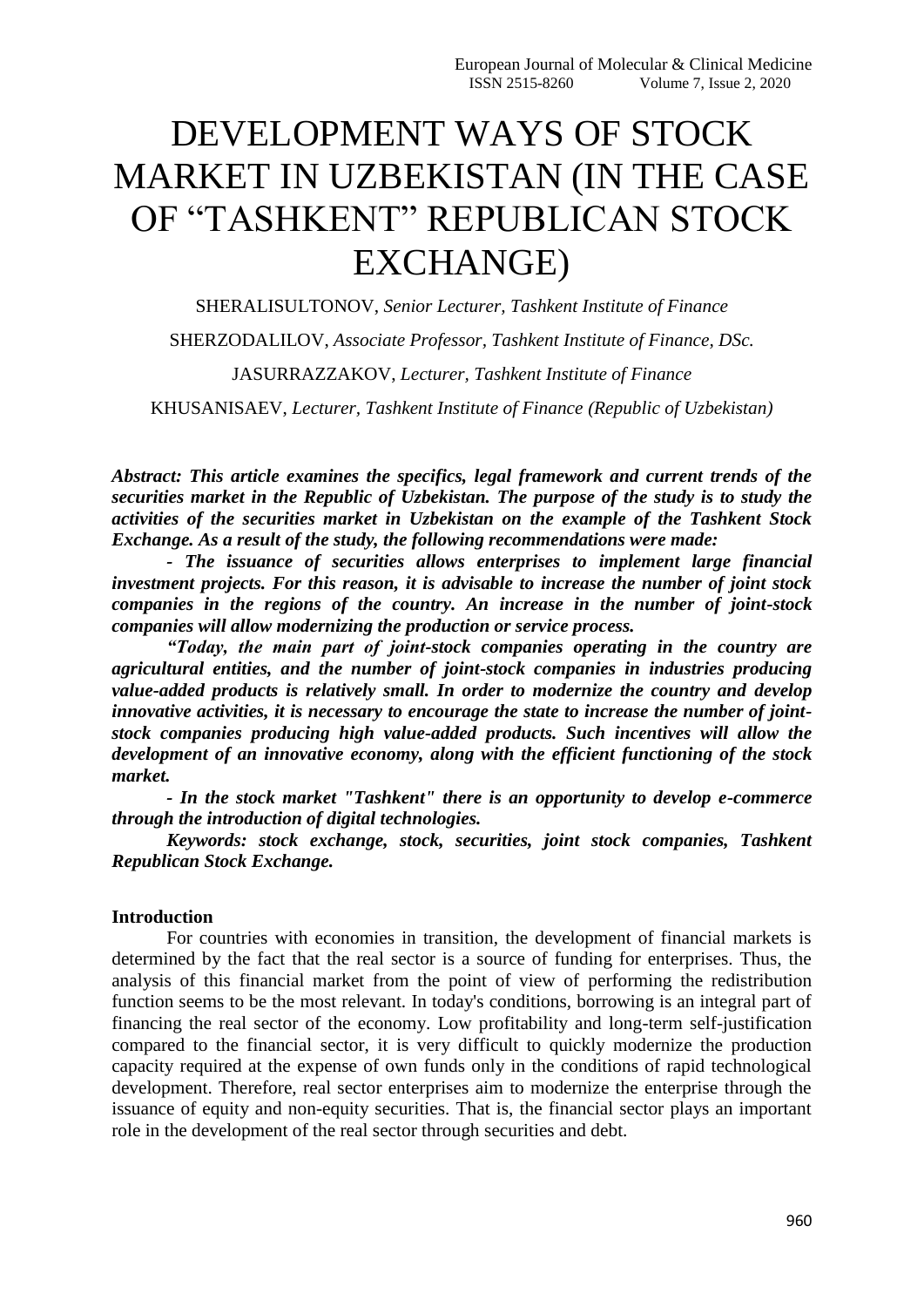# **Level of study of the topic**

The first group of scholars included scholars who had extensively studied the domestic and foreign stock markets, including Andreas Engertabc, Lars Hornu (1, Andreas Engertabc, Lars Hornu), David Cronin, and Peter G. Dunne (2, David Cronin, Peter G. Dunne). Hadiye Aslan and Praveen Kumar (3, Hadiye Aslan, Praveen Kumar), VS Voronova., P.M. Lanskiy, Y.M. Mirkina, G.N. Beloglazova, V.V. Ivanova, L.P. Krolivetskaya, O.I. Lavrushina, E.M. Popova, N.A. We can cite the scientific research of Savinskaya as an example.

In particular, David Cronin and Peter G. Dunne study the possibility of economic growth through the issuance of bonds in countries in default in the Eurozone.

Hadiye Aslana and Praveen Kumar's research examines the consequences of the forced sale of corporate securities and proves economically and mathematically that the forced sale of corporate bonds during the crisis had a positive effect.

Among Uzbek scholars, the structure of the securities market, types of securities and the activities of the stock exchange have been widely studied in the research of Sh.Sh. Shoa'zami (4, Shoa'zami).

Research methodology

The research used methods of grouping, systematic approach, induction, deduction, comparative comparison, observation, theoretical and practical study, statistical analysis, economic-mathematical and factor analysis.

### **Analysis and results**

The financial market performs several basic functions to one degree or another:

- redistribution, ensuring the conversion of funds into investments;

- information;
- pricing function;
- redistribution of risks;

- ensures the interaction of the national financial market with the world.

According to the current legislation, securities are documents that confirm the property rights or debt relationship between the legal entity that issued these documents and their owner, provide for the payment of income in the form of dividends or interest, and the transfer of rights arising from these documents.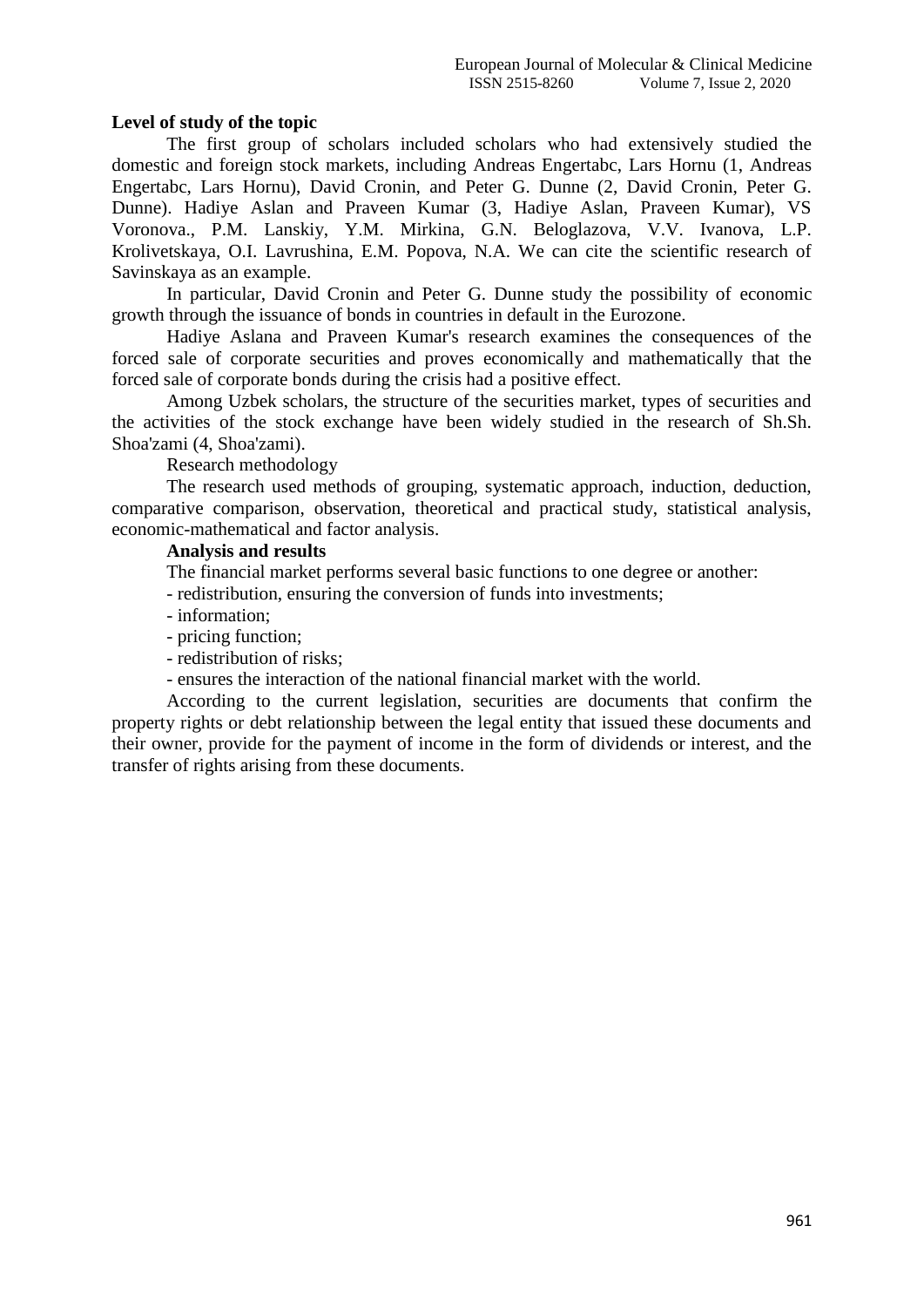

**Figure 1. Types of securities in our country \* \* Image authoring**

In accordance with the legislation of the Republic of Uzbekistan, legal entities have the right to issue securities, and legal entities and individuals can own securities (5, the Law "On Securities Market"). The following types of securities are used in the country (Figure 1).

These securities focus on the largest volume of transactions, taking into account their characteristics in terms of broad classification and financial attractiveness, which should be taken into account.

The following types of securities are regulated in our country.

A capital security is a security that guarantees the right of a shareholder (shareholder) to receive part of the profits of a joint-stock company in the form of dividends, to participate in the management of the joint-stock company and to own a part of the property remaining after its liquidation.

Table 1

Types of securities in accordance with the legislation of the Republic of Uzbekistan (5, Law "On Securities Market")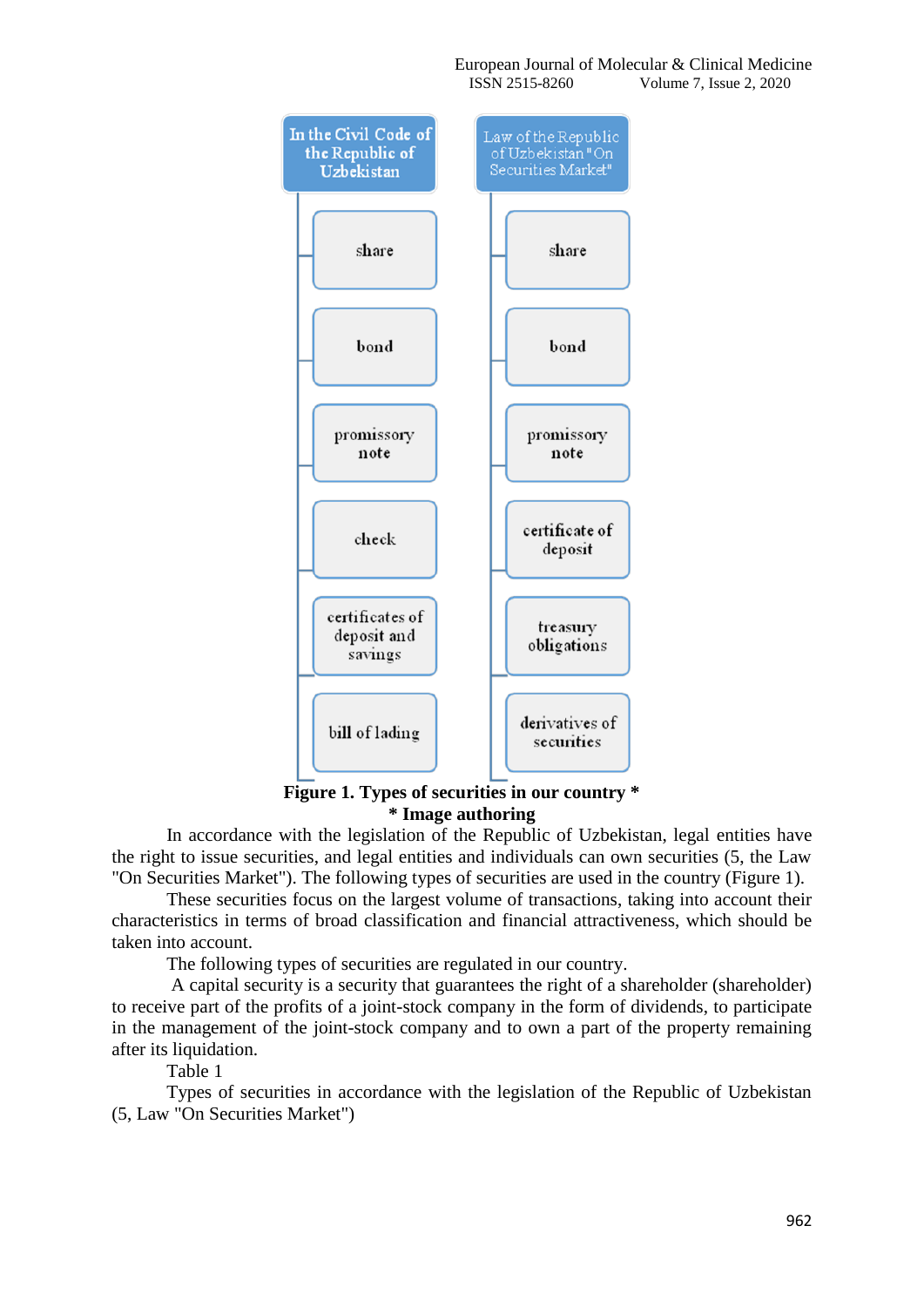| $N_2$            | Type of security  | Definition in accordance with the legislation                                                                                                                                                                                                                                                 |  |  |
|------------------|-------------------|-----------------------------------------------------------------------------------------------------------------------------------------------------------------------------------------------------------------------------------------------------------------------------------------------|--|--|
| 1.               | shares            | an indefinite, registered security, confirming the right of its<br>owner to receive part of the profits of the joint-stock company in<br>the form of dividends, to participate in the management of the<br>joint-stock company and a part of the property remaining after its<br>liquidation; |  |  |
| 2.               | promissorynote    | a non-issue security confirming the firm obligation of the issuer<br>of the promissory note or other payer specified in the promissory<br>note to pay a certain amount to the holder of the promissory note<br>upon the expiration of the term specified in the promissory note               |  |  |
| 3.               | bond              | an issue security that confirms the bondholder's right to receive<br>the face value or other property equivalent of the bond from the<br>issuer within the period specified in the bond, to receive a fixed<br>percentage of the face value of the bond, or other property rights             |  |  |
| $\overline{4}$ . | internationalbond | is an issueable security that is issued by the issuer and placed by<br>a group of financial institutions, offered in one or more countries<br>outside the country of issue, primarily purchased through this<br>group (including by subscription).                                            |  |  |
| 5.               | option            | an issue security, which confirms the right of its issuer to<br>purchase a certain amount of securities at a fixed price within the<br>period specified in it.                                                                                                                                |  |  |
| 6.               | corporatebonds    | bonds issued by joint-stock companies and commercial banks,<br>regardless of their organizational and legal form.                                                                                                                                                                             |  |  |

Many factors affect the investment attractiveness of a securities company.These are: the financial condition of the enterprise, the management system of the organization, product types, transparency of the enterprise, the external environment (competitors, partners), internal data, rumors and more.

On this basis, the system of indicators for assessing the investment attractiveness of the business entity is determined by formal and informal indicators.

Shares are issued by corporations; issuing shares is one of the ways to form corporations.

The issuance of securities allows enterprises to implement large financial investment projects. Shareholders receive a portion of corporate profits called dividends. Dividends depend on the share of profit, its ratio to retained and consumed shares, the company's investment policy and other factors. The owner of the shares also has a number of other business rights, such as the right to vote and the right to be elected to the corporation's management.

Joint stock companies can issue ordinary and preferred shares. Ordinary joint-stock companies have a number of rights, such as the right to participate in the management of the joint-stock company by voting at the general meeting of shareholders, the right to receive information about the activities of the joint-stock company, and so on. The dividend rate on them is set as a guaranteed stable interest rate.

Holders of preferred shares have the right to vote at the general meeting of shareholders when deciding on the reorganization and liquidation of a joint stock company.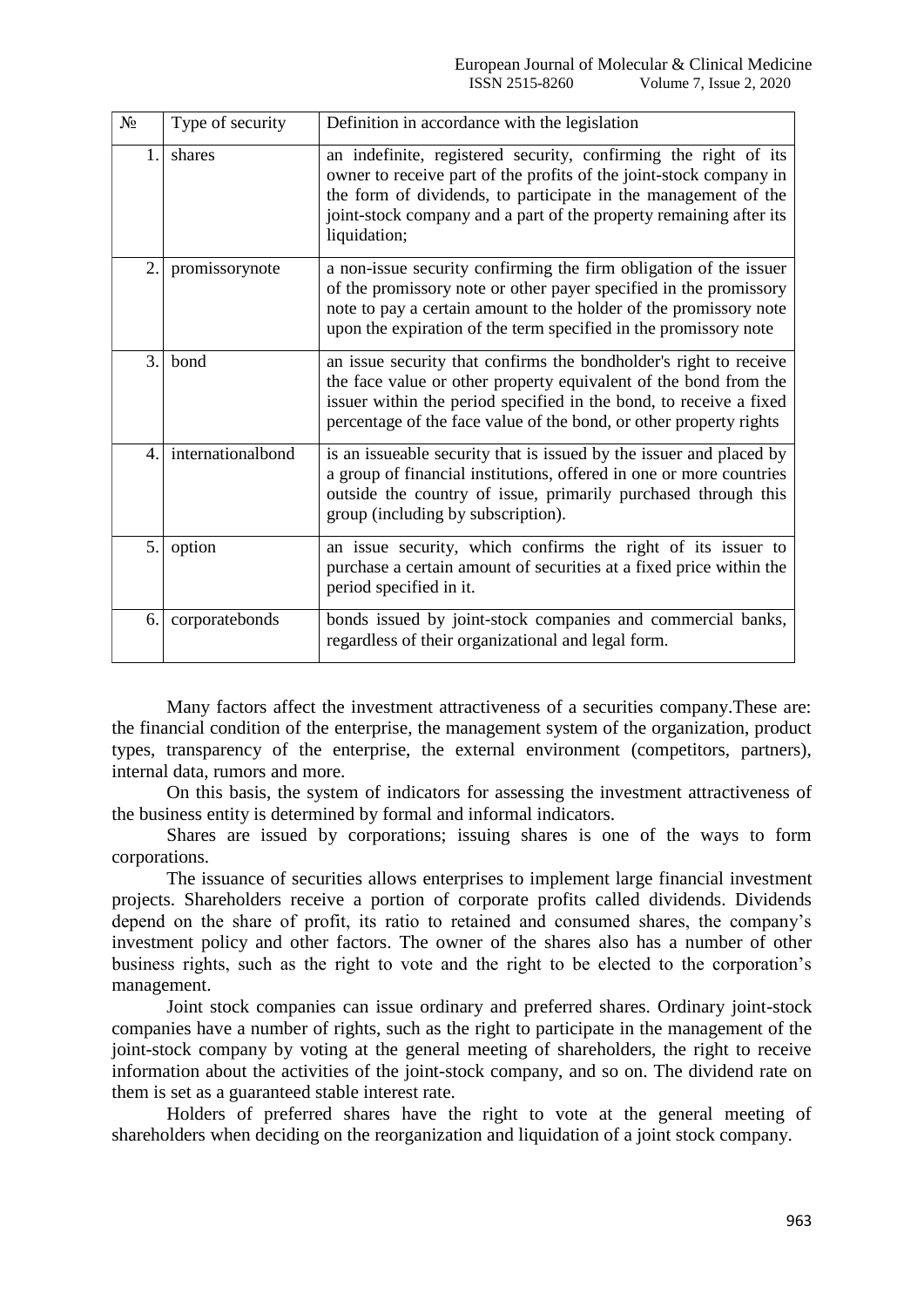According to the data, in 2004 there were 1,800 joint-stock companies in the country. According to the Central Securities Depository, in 2018 there were 604 joint stock companies in Uzbekistan (6, uza.uz).

In 2017, the number of joint-stock companies traded on the Republican Stock Exchange "Tashkent" amounted to 99. That's 45 fewer than in 2016.

To better understand this, it is enough to study the requirements for controlling the financial and economic activities of the company.

Table 2

Securities in circulation in Uzbekistan

| Shares (7, deponent.uz) |                             |                         |                   |                 |  |  |  |
|-------------------------|-----------------------------|-------------------------|-------------------|-----------------|--|--|--|
|                         | Sphereofeconomicactivity    | <sub>of</sub><br>Number | Issue<br>volume   | Shares (number) |  |  |  |
|                         |                             | joint<br>stock          | (billion dollars) |                 |  |  |  |
|                         |                             | companies               |                   |                 |  |  |  |
|                         | Total                       | 598                     | 87 691,94         | 7 834 874,03    |  |  |  |
|                         | Industry                    | 165                     | 41 352,27         | 2 245 048,31    |  |  |  |
|                         | Agriculture                 | 198                     | 4 680,75          | 1 461 753,63    |  |  |  |
|                         | Services                    | 168                     | 16 845,52         | 153 386,16      |  |  |  |
|                         | Includingthefinancialmarket | 67                      | 24 813,40         | 3 974 685,94    |  |  |  |

While the issuance of securities by the real sector of the economy is a source of income for legal entities and individuals who buy securities, it is a long-term loan for real sector enterprises that issue securities, which allows to modernize the enterprise.



**Figure 2. Dynamics of exchange trading volume in 2019 (8, uzse.uz)**

According to the results of 2019, 8.11 billion soums of 99 issuers were traded on the Tashkent Republican Stock Exchange. 32,816 transactions in securities worth 438.82 billion soums were registered.

30,512 transactions worth 250.77 billion soums were traded on the Main Board, 26 deals worth 133.67 billion soums were traded on the Nego Board and 38.57 billion soums were traded on the Bond Market. 126 transactions worth UZS were made. Also, as a result of the IPO, 152 transactions worth 15.81 billion soums were made with the securities of Quartz JSC.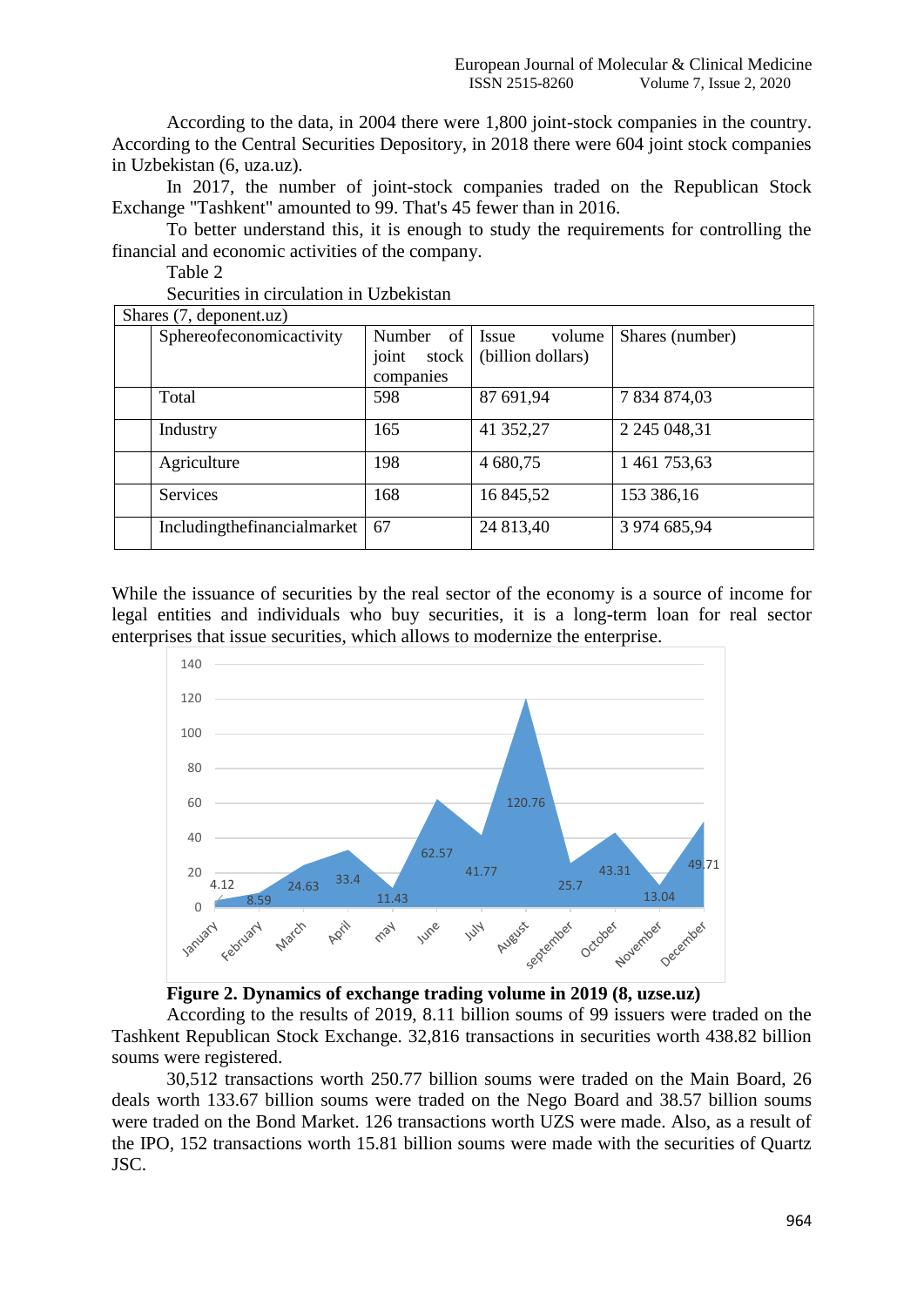

#### **Figure 3. Number of exchange trades in 2019 (January-December) (8, uzse.uz)**

Despite the significant decrease in the volume of transactions with securities of banks in the last quarter of 2019, the amount of transactions with them by sector in terms of transactions in 2019 amounted to 72.81% or 319.5 billion soums. The most liquid securities in 2019 were issuers operating in the construction, industry and banking sectors, 12,430 transactions with securities of issuers in the construction sector accounted for 37.88% of the total volume, issuers in the industrial sector accounted for 30.55% of securities with 10.55%. There were 026 transactions and 7,692 transactions with securities of the banking sector, which accounted for 23.44% (8, uzse.uz).

In 2019, transactions with securities of issuers in 11 regions of the country were held. The largest volume of trade is in Tashkent region, with 7,839 transactions worth 275.64 billion soums signed with securities of 49 issuers. Andijan region - 5 issuers participated in the auction and traded with them 2,526 transactions worth 37.36 billion soums; Tashkent region - traded in securities of 9 issuers, with which 3,467 transactions worth 34.19 billion soums; Fergana region - 9.879 transactions worth 32.55 billion soums (excluding IPO JSC) "Quartz") with securities of 9 issuers. 6,334 transactions worth 15.7 billion soums were signed with 2 issuers of Navoi region. In Namangan region, securities of one issuer amounted to 22.58 billion soums. soums. In 2019, no less than 2 billion soums were traded in securities of issuers in other regions.

### **Conclusions and suggestions**

Based on the above, the following conclusions were drawn:

- Although the legal framework of the stock market in the Republic of Uzbekistan is in line with international standards, practical problems in the process of stock exchange trading, joint-stock companies' stock trading operations require improvement of the country's stock market;

- The reason that hinders the development of the stock market of Uzbekistan and the fact that the organizational and legal form of "Joint Stock Company" is not attractive to entrepreneurs at all - the current procedures set excessive requirements for joint stock companies;

- In 2019, the largest volume of trade in the country falls on the Tashkent region, 7,839 transactions worth 275.64 billion soums were signed with securities of 49 issuers. But in other regions of the country the number of issuers is low;